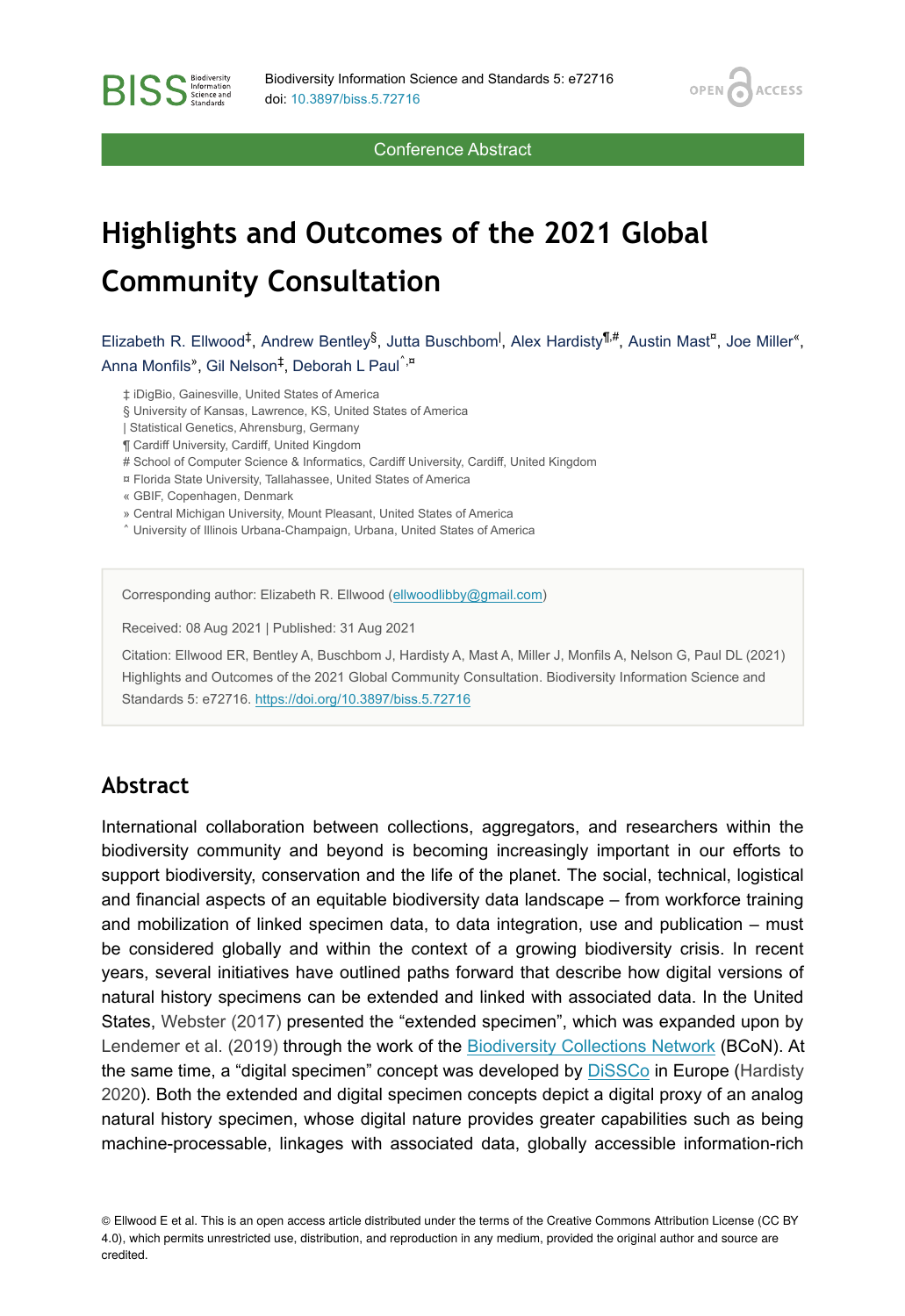biodiversity data, improved tracking, attribution and annotation, additional opportunities for data use and cross-disciplinary collaborations forming the basis for FAIR (Findable, Accessible, Interoperable, Reproducible) and equitable sharing of benefits worldwide, and innumerable other advantages, with slight variation in how an extended or digital specimen model would be executed.

Recognizing the need to align the two closely-related concepts, and to provide a place for open discussion around various topics of the Digital Extended Specimen (DES; the current working name for the joined concepts), we initiated a virtual consultation on the discourse platform hosted by the [Alliance for Biodiversity Knowledge](https://www.allianceforbio.org/) through [GBIF](https://www.gbif.org/). This platform provided a forum for threaded discussions around topics related and relevant to the DES. The goals of the consultation align with the goals of the Alliance for Biodiversity Knowledge: expand participation in the process, build support for further collaboration, identify use cases, identify significant challenges and obstacles, and develop a comprehensive roadmap towards achieving the vision for a global specification for data integration. In early 2021, [Phase 1](https://discourse.gbif.org/t/converging-digital-specimens-and-extended-specimens-towards-a-global-specification-for-data-integration-phase-1/2394) launched with five topics: Making FAIR data for specimens accessible; Extending, enriching and integrating data; Annotating specimens and other data; Data attribution; and Analyzing/mining specimen data for novel applications. This round of [full discussion](https://discourse.gbif.org/t/converging-digital-specimens-and-extended-specimens-towards-a-global-specification-for-data-integration-phase-1/2394) was productive and engaged dozens of contributors, with hundreds of posts and thousands of views. During Phase 1, several deeper, more technical, or additional topics of relevance were identified and formed the foundation for Phase 2 which began in May 2021 with the following topics: Robust access points and data infrastructure alignment; Persistent identifier (PID) scheme(s); Meeting legal/regulatory, ethical and sensitive data obligations; Workforce capacity development and inclusivity; Transactional mechanisms and provenance; and Partnerships to collaborate more effectively. In [Phase 2](https://discourse.gbif.org/t/digital-extended-specimens-phase-2/2651) fruitful progress was made towards solutions to some of these complex functional and technical long-term goals. Simultaneously, our commitment to open participation was reinforced, through increased efforts to involve new voices from allied and complementary fields. Among [a wealth of ideas](https://discourse.gbif.org/t/digital-extended-specimens-phase-2/2651) expressed, the community highlighted the need for unambiguous persistent identifiers and a dedicated agent to assign them, support for a fully linked system that includes robust publishing mechanisms, strong support for social structures that build trustworthiness of the system, appropriate attribution of legacy and new work, a system that is inclusive, removed from colonial practices, and supportive of creative use of biodiversity data, building a truly global data infrastructure, balancing open access with legal obligations and ethical responsibilities, and the partnerships necessary for success.

These two consultation periods, and the myriad activities surrounding the online discussion, produced a wide variety of perspectives, strategies, and approaches to converging the digital and extended specimen concepts, and progressing plans for the DES -- steps necessary to improve access to research-ready data to advance our understanding of the diversity and distribution of life. Discussions continue and we hope to include your contributions to the DES in future implementation plans.